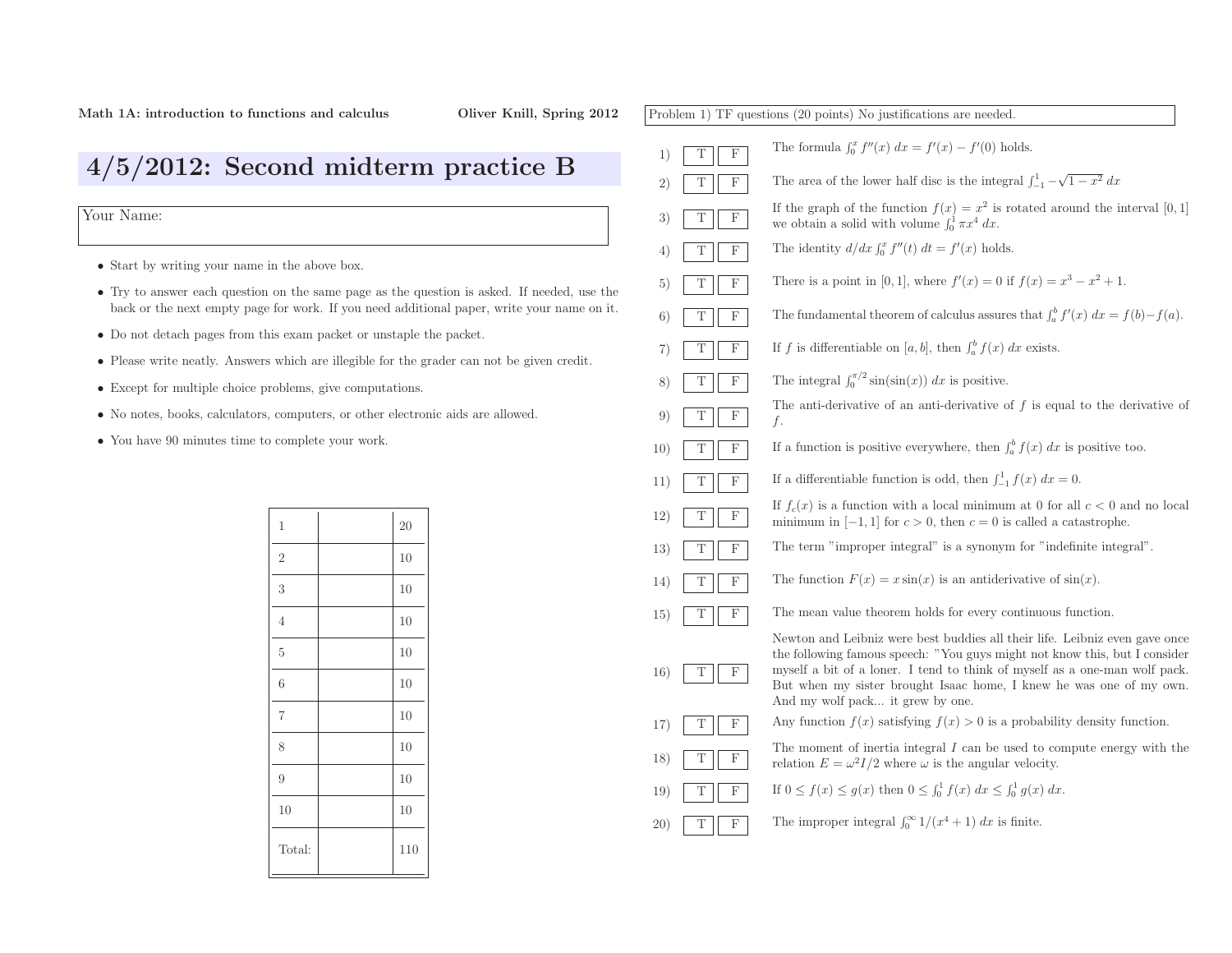| Problem 2) Matching problem (10 points) No justifications are needed. |  |  |  |
|-----------------------------------------------------------------------|--|--|--|
|-----------------------------------------------------------------------|--|--|--|

From the following functions there are two for which no elementary integral is found. Find them. You can find them by spotting the complement set of functions which you can integrate.

| Function 1 | Antiderivative is not elementary   Function |               | Antiderivative is not elementary |
|------------|---------------------------------------------|---------------|----------------------------------|
|            |                                             | $\log(x)$     |                                  |
| $\sin(3x)$ |                                             | tan(3x)       |                                  |
| $\sqrt{r}$ |                                             | $\arctan(3x)$ |                                  |

Problem 3) Matching problem (10 points) No justifications are needed.

Which of the following problems are related rates problems? Several answers can apply.

| Problem                                                             | Related rates? |
|---------------------------------------------------------------------|----------------|
| Find the volume of a sphere in relation to the radius.              |                |
| Relate the area under a curve with value of the curve.              |                |
| If $x^3 + y^3 = 5$ and $x' = 3$ at $x = 1$ , find y'.               |                |
| Find the rate of change of the function $f(x) = \sin(x)$ at $x = 1$ |                |
| Find r' for a sphere of volume V satisfying $d/dtV(r(t)) = 15$ .    |                |
| Find the inflection points of $f(x) = x^3 + 3x + 4$ .               |                |
| Find the global maxima of $f(x) = x^4 + x^3 - x$ .                  |                |

Problem 4) Area computation (10 points)

- a) (5 points) Find the area of the region enclosed by the curves  $3 x^4$  and  $3x^2 1$ .
- b) (5 points) Find the area of the region between  $1/x^6$  and  $1/x^5$  from  $x = 1$  to  $x = \infty$ .



Jared eats some magic "Bertie Botts Every Flavor Beans" from <sup>a</sup> cup which is <sup>a</sup> rotationallysymmetric solid, for which the radius at position x is  $\sqrt{x}$  and  $0 \le x \le 4$ . Find the volume of Jared's candy cup.



## Problem 6) Definite integrals (10 points)

Find the following definite integrals

- a) (5 points)  $\int_1^2 x + \tan(x) + \sin(x) + \cos(x) + \log(x) dx$ .
- b) (5 points)  $\int_1^3 (x+1)^3 dx$

Problem 7) Anti derivatives (10 points)

Find the following anti-derivatives

a) (5 points) 
$$
\int \sqrt{x^3} \, dx
$$

b) (5 points)  $\int 4/\sqrt{x^5} dx$ 

Problem 5) Volume computation (10 points)